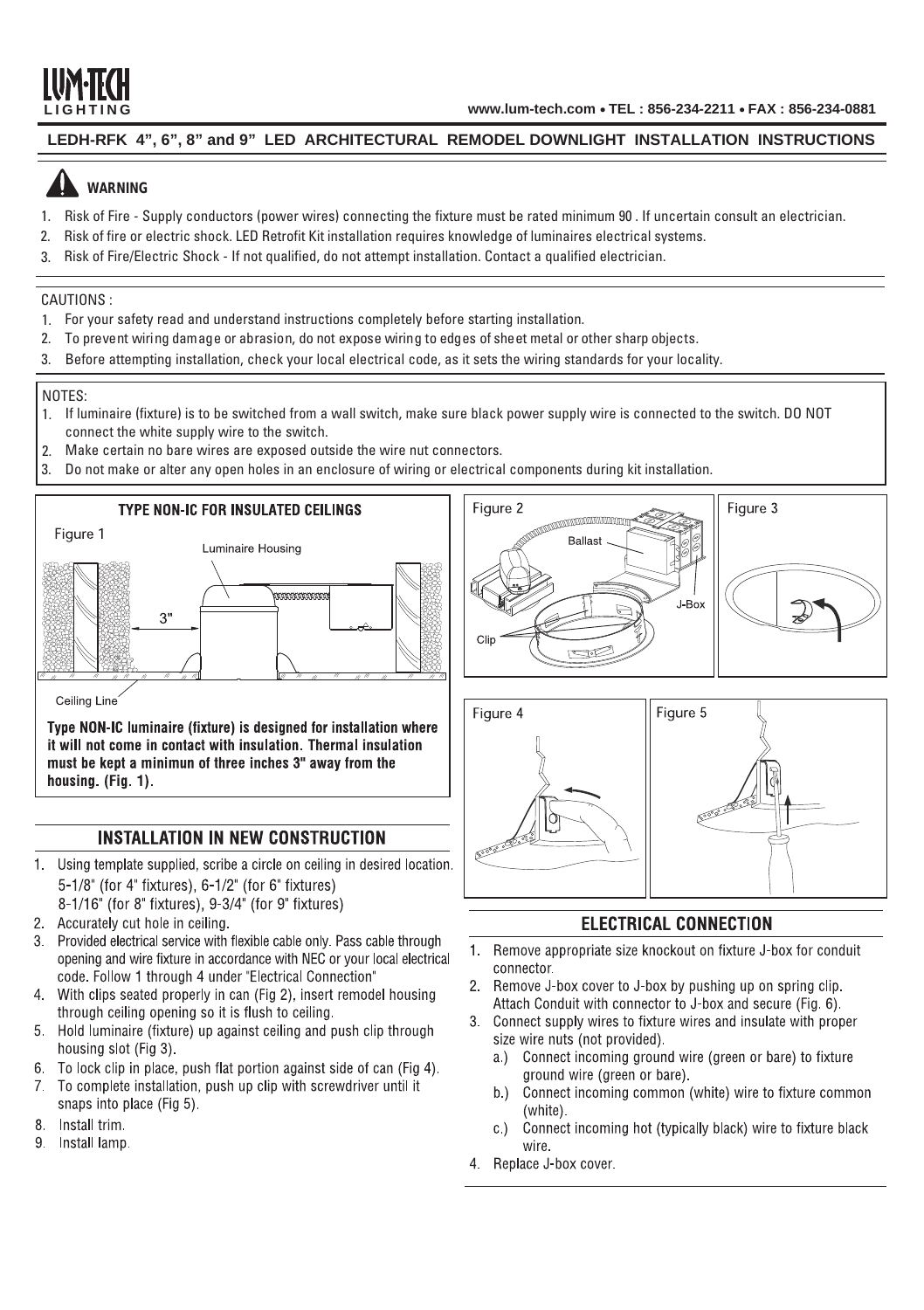

### **INSTRUCTIONS FOR ASSEMBLING REFLECTOR AND LED ENGINE**





1. Remove LED lamp cover by gently twisting until it is able to detach from LED engine.





2. Assemble reflector by placing holes over attached screws, turn until locked and tighten if necessary on the LED engine.



3. Reattach the lamp cover by placing screws over the holes and twist until it is secure.



**1245 N. Church St. Suite #12 Moorestown, NJ 08057. USA LUM-TECH LIGHTING, INC.**

Phone : (856) 234-2211 www.lum-tech.com Rev.01/15 P1-2